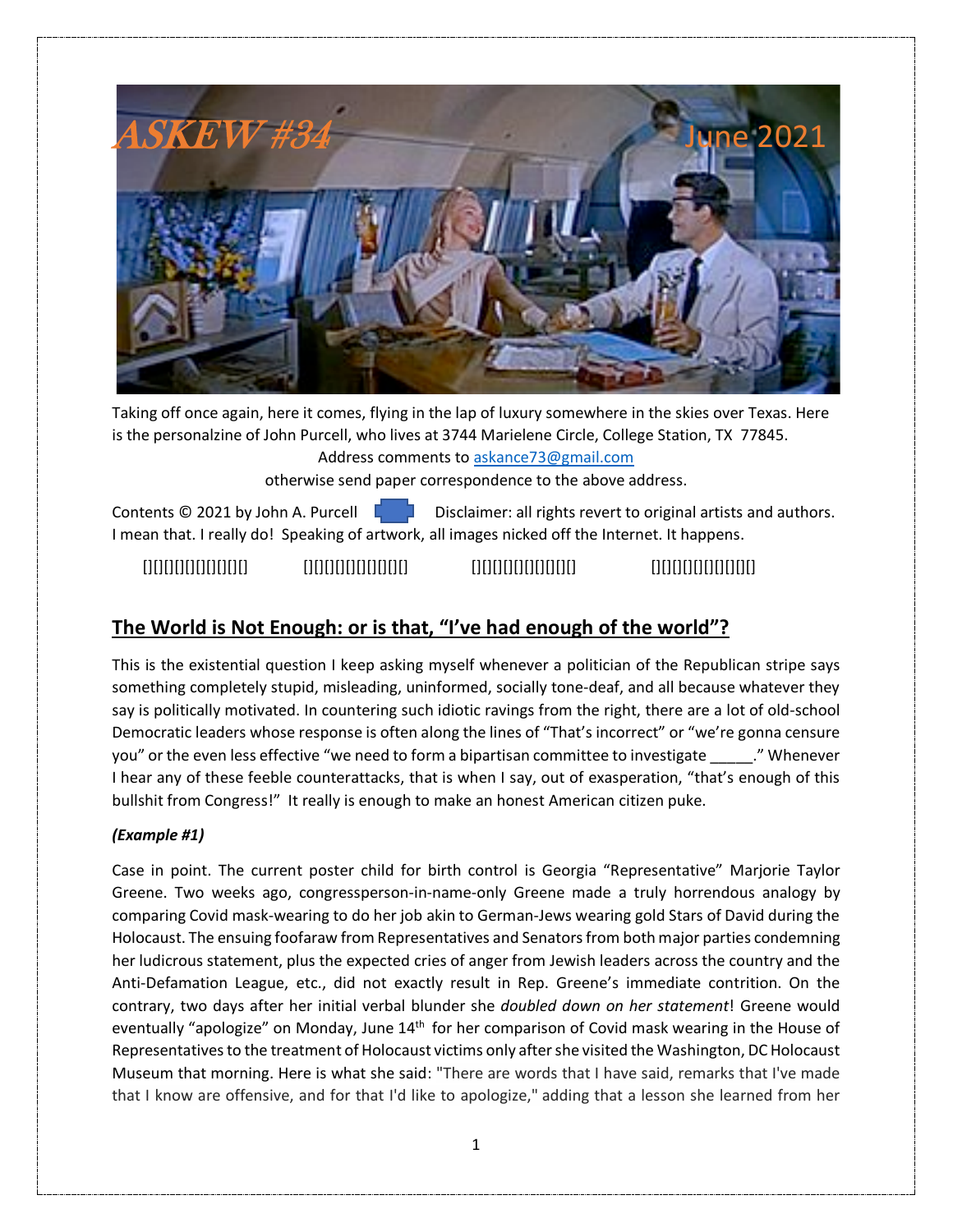father was to admit to your mistakes: "So I should own it…I made a mistake." Now, that is all fine and dandy, but if you watch the video of her making this statement, it is spoken with no emotion: it is a flat, matter-of-fact delivery, as if she wanted to just get this over with and get back to her regularly scheduled nonsense in the House of Representatives.

Suffice to say, Rep. Greene should be expelled from Congress, in my humble opinion. All she has done since taking the Oath of Office – which I believe she and a host of other congresspersons have yet to actually read carefully and understand exactly what it is they are swearing under oath to do – is to foment dissent, spread misinformation, and use her bully-pulpit as a US congressperson to fund raise by spouting nothing but outrageous bullshit during her (so far) first five months on the job. Need I point out that she is also a die-hard supporter of Humpty Trumpty? That should be obvious, so I apologize for the rhetorical question.

Oh. On second thought, no, I'm not.

### *(Example #2)*

As a follow-up to the above, on Tuesday, June 15, 2021, the United States Congress voted by an overwhelming margin of 415-14 House (less abstentions) and "unanimously" in the Senate (Sen. Ron Johnson of Wisconsin voiced his objections yet still voted for it, probably because if he did not he would lose votes back home) to make June 19<sup>th</sup> a national holiday. This is, for those who are not aware of the fact, to mark the date that slaves in Galveston, Texas, first learned of their freedom on June 19, 1865. This has been an official Texas state holiday since 1880, but now it is to be celebrated across the nation. Except South Dakota, but my understanding is that they're working on it.

Again, this is a very good thing, but the appalling thing to me is that across much of America, including Texas, most citizens did not learn of the Tulsa Race Massacre of 1921 in school. While many people are now aware of it, most of those surveyed last week have admitted that the first time they learned about Juneteenth and the Tulsa Massacre was from two television programs: *The Watchmen* and *Lovecraft Country*. To me that is profoundly worrisome and wrong. Granted, I am glad that these two topics are now in public discourse, but the lesson that must be learned here is that one cannot learn from history by ignoring it. History is full of great advances, very true, but more often than not, past mistakes are whitewashed, covered up without regard to the egregious harm and insults these cause human beings. As Santayana observed, "those who fail to learn from history are doomed to repeat it." I for one do not wish to see the United States of America, a democratic republic, become another authoritative fascist state. If this goes on, as the old song goes, such an outcome could happen here.

It is bad enough I already doubt that a "united" American nation will survive past the end of this decade. Recent eventsin this country and around the world make me even more cynical about the eventual future of the human race. Climate change is merely one contributing symptom of the greater disease that infects the world. The real disease is willful ignorance.

Personally, I think we're screwed. Somebody, please convince me otherwise.

=====================================================================================

## "We have to move the wainscotting to get at the leak in the reactor."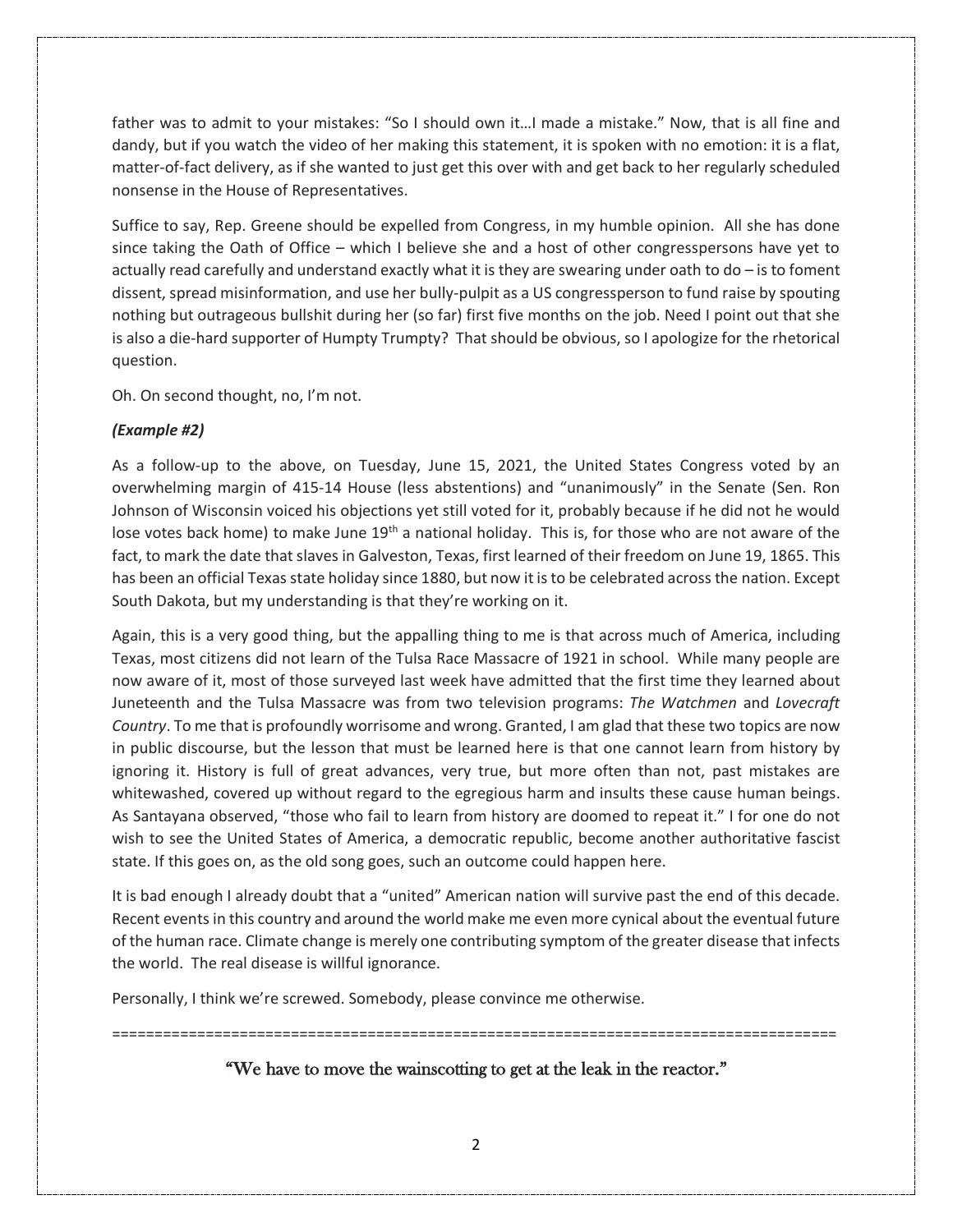## **Music, Music, Music!**



Lately I have been focused more on polishing my music making abilities, and by that I mean technically as a musician and songwriter, plus acquiring more home-recording capabilities to start creating basic demos of songs as they are written. In the most recent issue of *Askance* (#51, posted to efanzines.com at the end of last month) I wrote a tease paragraph about this. In this space I will elaborate on that. On Saturday, May 22<sup>nd</sup>, I spent four and a half hours in a newly re-opened recording studio just down the road in Navasota called Little Red Barn Recording Studio.

It is exactly as advertised. Ron Winters, who owns the studio and also is the recording engineer, is an area musician who plays guitar and keyboards, and what he did was put up a small barn on his property on the south side of Navasota (an easy 20-minute drive south of College Station) and turned it into a recording studio. It is filled with a variety of guitars, basses and electrics, a Yamaha keyboard, an electronic drum kit, lots of amplifiers, microphones, and other instruments as needed. Ron installed two rooms at the back end of this barn, one of which is a small soundproofed vocal recording booth, and the larger room is where his 32-track mixing board, computer screens, and other recording paraphernalia are located. He has a lot of stuff jammed inside this barn, creating a home-studio feel that is both relaxing and fun with room to maneuver as needed.

The last time I was in any kind of a recording studio was a church office studio in Bloomington, Minnesota in the early 1990s, so Ron's set up has everything a musician needs. It was nowhere near as professional or expensive as Sound 80 Studios in Minneapolis, where I spent an afternoon with Bill Fischer and Michael Johnson recording a demo of a few songs for our folk trio in the fall of 1976, but Little Red Barn is right up the alley for what I play. There are two larger and pricier recording studios in College Station, but Ron Winters had exactly the kind of setup needed to meet my goal.

I went in with a plan of attack to record four original songs: "A Job that Pays" (1997), "Crescent Moon" (1999), "We Have to Take it Slow" (2020), and "Never Let Go" (1989). My established methodology was to record in the following order: rhythm guitar, lead vocal, lead guitar, bass guitar, and then add in drums. (I learned that next time I should do the drums after the lead vocal track.) I figured if I had enough time I would redo any flubs (which happened) and add harmony vocals. Well, I was able to lay down tracks for the first three songs, so "Never Let Go" will have to wait for the next session (July 2021, I hope), and I was not able to do any backing/harmony vocals. When I heard the master mix I was struck by how reedy my voice sounded, plus other problem areas where the drum and guitars were out of synch for a brief moment (a measure and a half before getting back into synch), so I have written notes on each of these songs to polish those up, and also do a remix of levels; the bass and lead guitar lines need to be more prominent, try to adjust the tonal quality of the vocals, and other things of that nature. Once I am more satisfied with the end product, then I will share them with the greater world. Until then, you will all have to wait. In the meantime, I need to practice some other songs and a few new tunes under construction.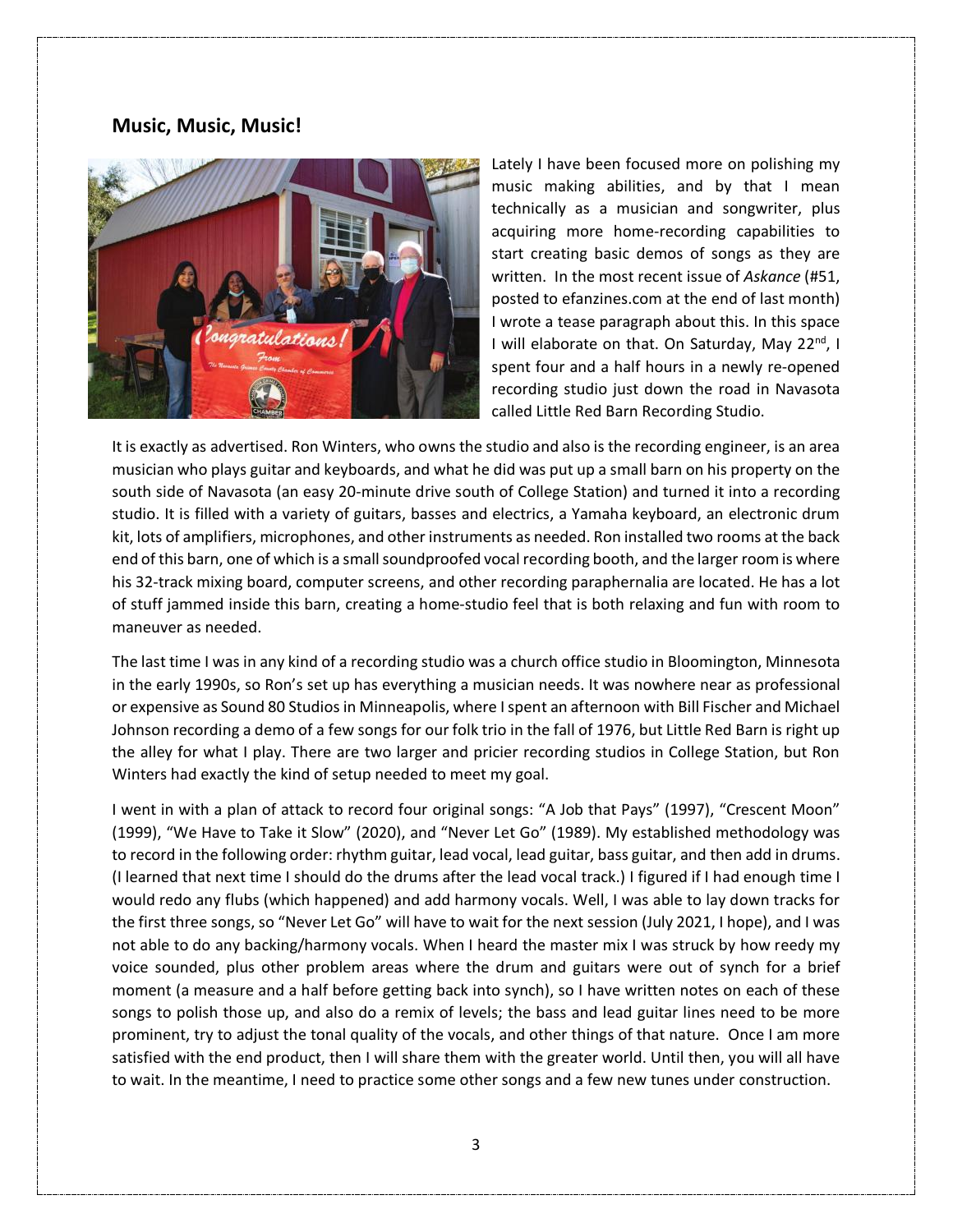## **Recently Read**

Like many of you, the pandemic isolation has resulted in an increase of reading time, so here is a brief recap of novels I have read over the last two months, but not counting my science fiction and mystery magazine subscriptions. Hmm. Doing a review of those magazines could be a good topic for the next *Askew*. We shall see. In the meantime, here you go:

#### **Jameson, Malcolm.** *Tarnished Utopia.* **Galaxy Books, 1956, 126 pp. (cover by Ed Emshwiller)**

 First published in *Startling Stories* in 1942, this is the 27th novel that the Galaxy Publishing Company produced through the mid-1950s. Malcolm Jameson (born in Waco, Texas in 1891, died in New York City in 1945) was a fairly prolific pulp writer, and his stories are well-paced and filled with action. The basic premise of this story is one of those "I slept for over a thousand years" type of things, and it is predictable. The story starts in 1942 when American pilot Allan Winchester's plan is shot down during a bombing raid on Munich, taken prisoner then escapes, and eventually links up with an underground sympathizer, Cynthia Schnachelbauer. Together they run from Germans, and hide in a bomb shelter that looks like an underground laboratory, but seems well stocked with food and supplies. A bomb falls, destroying the building above and their pursuers, and something they eat knocks Allan and Cynthia out cold. They wake up in the  $31<sup>st</sup>$  century when mankind has left for the planets and has turned their home world into a garden paradise, but all is not as it seems. As a story *Tarnished Utopia* is a fun read despite its predictable plot.

#### **Kuttner, Henry.** *The Well of the Worlds***. Ace Books, 1965 ed., 142 pp. (cover by Alex Schomburg)**

The stories of Henry Kuttner have always appealed to me, even his poorer attempts, such as this one. First published in 1952 in *Startling Stories*, the premise is more fantasy than "science" fiction, although modern worm hole theory sort of matches the concept that Kuttner uses: Earth is joined to the world Khom'ad by a Well that is located inside an Arctic uranium mine and powered by Firebirds, which is some kind of radiant energy locked in crystal form. So much of this story is expository writing to explain what this is, how it functions and why, ad infinitum, with really only six distinct action scenes. The Well of the Worlds is definitely not a very good novel; it was only his second long-form science fictional attempt. Kuttner's writing, in my opinion, is best in the short story format; his novels leave a bit to be desired.

#### **Leiber, Fritz.** *Swords and Deviltry.* **Ace Books, 1970 ed., 254 pp. (cover by Jeff Jones)**

 The first book of the Fafhrd and Gray Mouser series, in which the backgrounds of both major characters start the book in separate tales – "The Snow Women" in which Fafhrd is introduced, followed by "The Unholy Grail" that does the same for the Gray Mouser – then concludes with the award-winning story "Ill Met in Lankhmar." Leiber is in full form with his brisk pacing, brilliant character development, descriptive writing, and action sequences. These are fun stories, and setting these stories in sequential order is great. Each story stands very well on their own, but read in order, the overall story arc is pure fun. If you like a well-told fantasy adventure, I totally recommend the Fafhrd and the Gray Mouser stories. You will not be disappointed.

#### **Pohl, Frederik & Jack Williamson.** *Rogue Star.* **Ballantine Books, 1969. 213 pp. (cover by Jacques Wyrs)**

 This is the last book in the Starchild Trilogy by Pohl and Williamson, the precursors being *Reefs of Space* (1964) and *Starchild* (1965). First off, these are two of my favorite science fiction authors, so the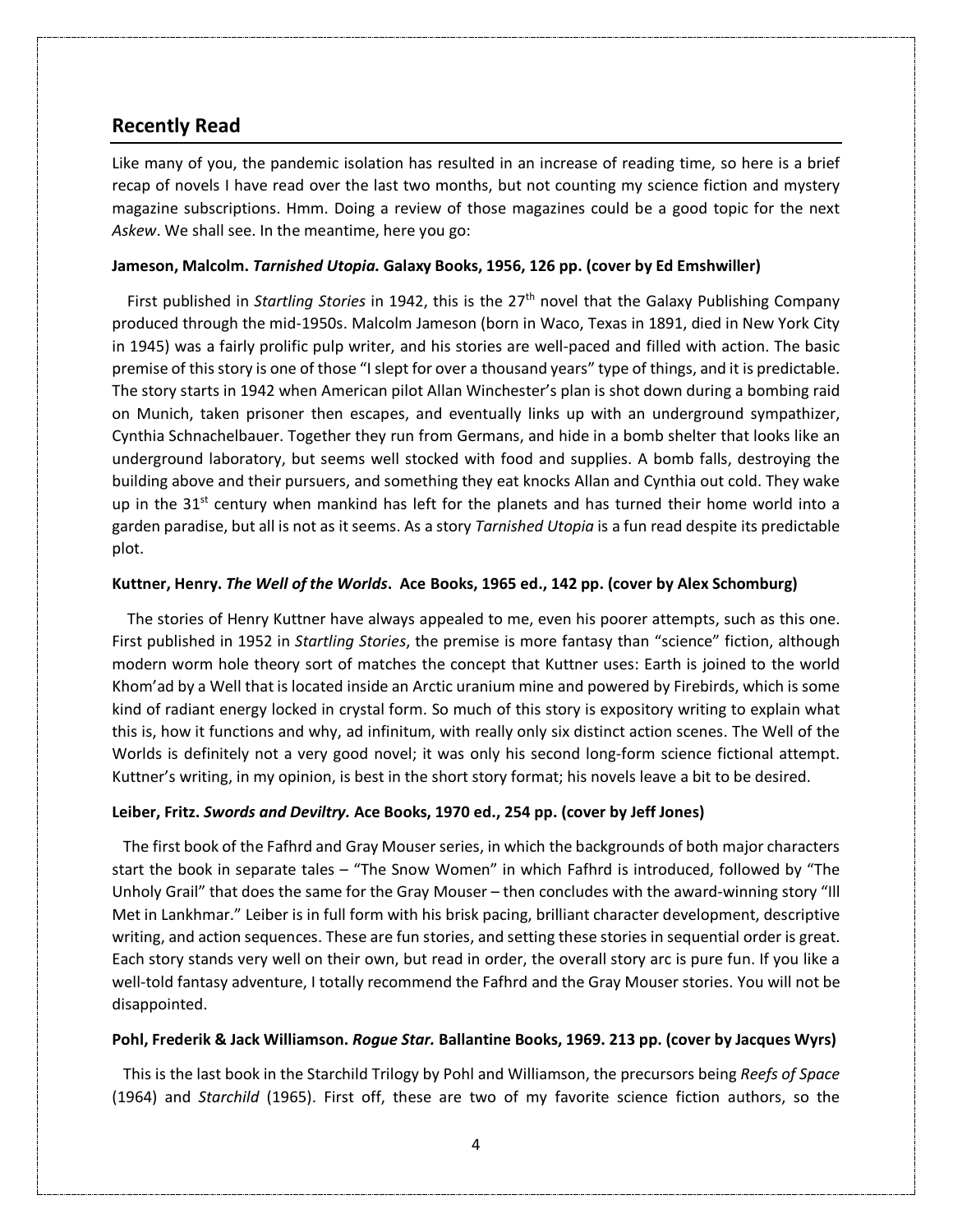combination of their talents is a winner in my book. The entire series is set in a – guess what? – dystopian future in a computer-ruled totalitarian state, but in *Rogue Star* this has been replaced by a utopian state that is threatened by some unknown force. Tying all three novels together is the concept of sentient stars, which is pretty darned near classic space opera trope, and the world-building is actually more interesting than the plot. The protagonist, Andreas Quamodian, still has the hots for Molly Zoldivar, and when he receives a distress call from her, naturally Andreas comes running to help her, but gets diverted by this "unknown force," which turns out to be a rogue star. The plot is predictable, and the ending of *Rogue Star* is disappointing. I think that is because Pohl and Williamson wanted to avoid a traditional "happy ending" space opera storyline, so the book fails despite their talents as writers. My thinking is that they wanted to get it over with and move on to other individual projects.

#### **Silver, Steven H (no period).** *After Hastings***. Ring of Fire Press, 2020, 339 pp. (cover by Laura Givens)**

This novel is set squarely in an alternate history timeline with the "what if" principle applied to the consequences of the Battle of Hastings in 1066, namely if English King Harold had defeated the Norman army of King William the Bastard. Steven Silver does a very good job of considering the potential results in terms of the assorted English land barons and their alliances, the Pope's political aspirations, the conflicts of faith between the Catholic and Protestant churches… the whole lot. *After Hastings* is a sprawling, brawling novel with well-realized battle scenes and their horrors. The pacing throughout is excellent: even the transitioning developments between battles, while lengthy in terms of time, the dialogue and narrative keep the reader interested. One needs to pay attention to details in these sections because they explain a lot of the motives behind every character's actions.

### **Sturgeon, Theodore.** *More Than Human***. Ballantine Books, 1968 ed., 188 pp. (cover art uncredited)**

 Arguably one of the greatest science fiction novels every written, *More Than Human* is probably one of the most remembered novels of the 1950s by sf aficionados. This novel is an expansion of the story "Baby is Three" (published in the October 1952 issue of *Galaxy Magazine*) and details in exquisite details of what has been described as the development of "homo gestalt" as the next step up in human evolution, the interdependency/psychic linkages between multiple personas possessing different psychic abilities. The entire novel is brilliantly written in three parts: "The Fabulous Idiot," "Baby is Three," and "Morality." If I try to say anything more about the plot my fear is that I would spoil it for anyone who has not yet read *More Than Human*. This is the second time I have read this novel, and once again my mind is blown by Sturgeon's prose. My lord, but he could *write*! No wonder this won the 1954 International Fantasy Award. Total brilliance.



#### **Wells, H. G.** *The Croquet Player***. Viking Press, 1937, 98 pp. (cover art uncredited; signature "Saltez"?)**

 Here is an intriguing short novel – novella, if you will – written toward the end of H. G. Wells' life when he was writing more social-commentary type fiction than prophetic novels of the future. Just like *More Than Human*, I have read *The Croquet Player* before, but the two-plus decades between reading make a difference in what I get out of the text. The protagonist is a young man, Georgie, who is on vacation and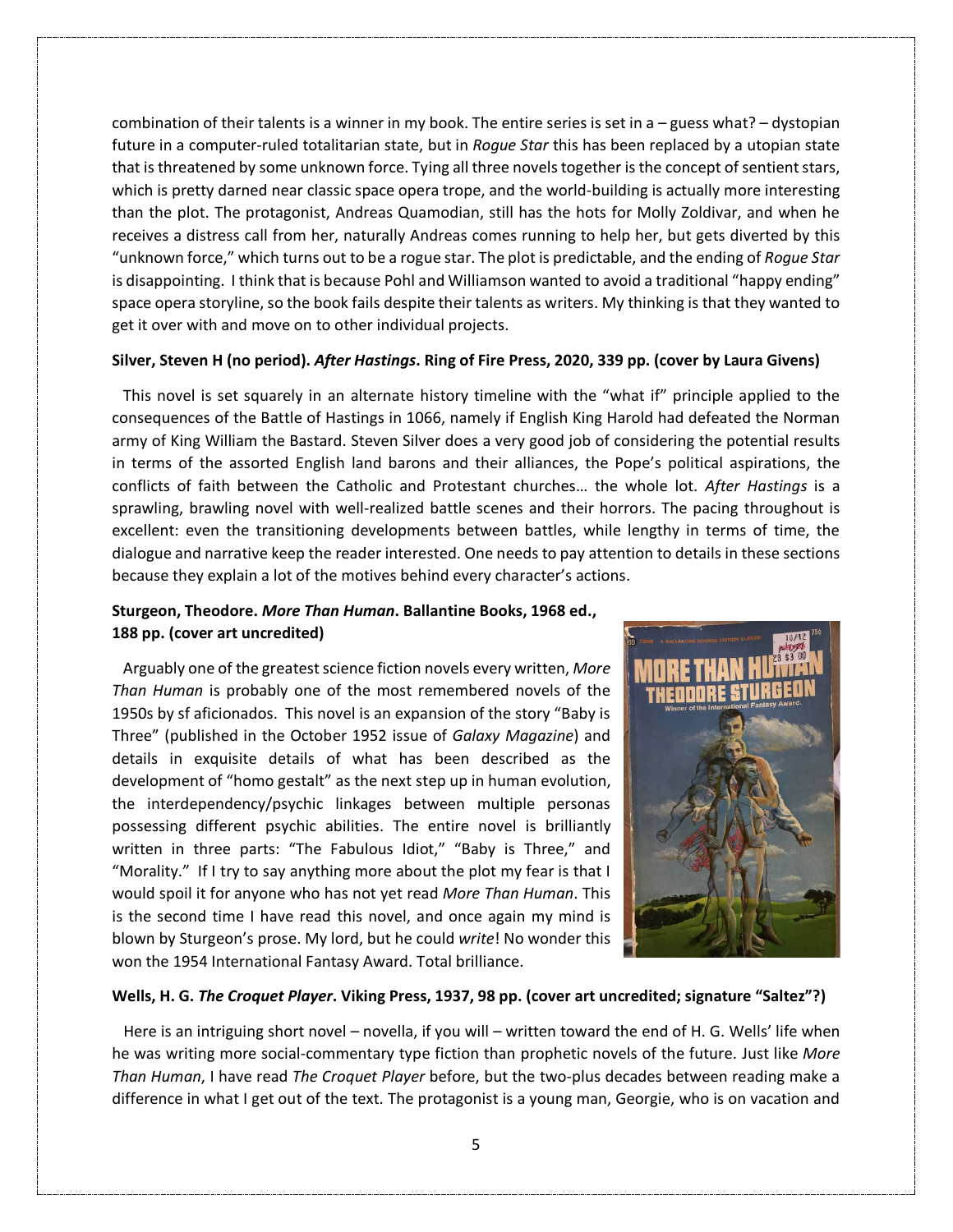fancies himself as a rather disinterested gentleman of means. He strikes up a conversation with Dr. Finchatton, who tells Georgie his life story, which encompasses the rest of the book. The story that Finchatton tells is a ghost story of sorts, but which runs much deeper than the spirits inhabiting the land. Since I will be writing a longer critical review of this book for Justin Busch's fanzine *Far Journey*, I will hold off on those thoughts for that article. For now, I see *The Croquet Player* as an allegory regarding the inherent evil or dark deeds that inhabit the human psyche. This is an interesting book, though, and I am glad I took the time to reread it.

## **Skewed Results: letters from readers**

*{A good amount of responses were received about the last issue, and that is a very good thing. As usual, my comments to correspondents are in this italicized brown font.}*

Ray Palm *Address correspondence as follows:* Boxholder P.O. Box 2 Plattsburgh, NY 12901-0002

#### *2 April 2021*

Thanks for sending me the latest digital version of *Askew #33*. That image of Rod Serling introducing a Twilight Zone episode with Trump in the background sitting in the Oval Office: How appropriate. It's TZ time when Trump and the other repuglicans try to sell deceptive fantasy as reality like the election was stolen. Recently Trump stated that the insurrection on January 6th was peaceful, cops and demonstrators were hugging and kissing each other. An odd statement from a homophobe but then again dementia...

Republicans blame the violence on January 6 (huh, where's the hugging and kissing?) on antifa. What's next? They'll blame the riot on evil shape shifting Skrulls or body snatching pods from outer space?

You said you still vote but don't trust any politician. So your voting is a matter of LOP: least objectionable politician? *{Not really, although I understand how that conclusion is reached. I believe Biden is better merely because (1) he's a professional politician, which I admittedly don't like; (2) throughout his career Biden has learned how things work in DC to get something accomplished; and (3) he is basically a decent human being, even though his decision-making process is still politically motivated. Least Objectionable? Yeah, maybe. Considering the other major choice, Joe Biden looks like a saint.}*

I noticed a couple of letter writers didn't completely buy into the concept of Perfect Xmas; they had qualms about perfunctory family gatherings and phony gift exchanges. I have the same dislikes and others.

I have to kick myself in the backside to get going on another issue of my zine. Don't be surprised if I use a few lines from this LOC for an article.

### - **Ray**

*{Don't kick yourself too hard, Ray; you might leave a mark. If you do use some of your LOC in your own fanzine article, go right ahead. It's your zine, so say what you wish. (\*) As for the Big Lie that the republican party continues to propagate, what astonishes me is how willingly those who support GOP lawmakers*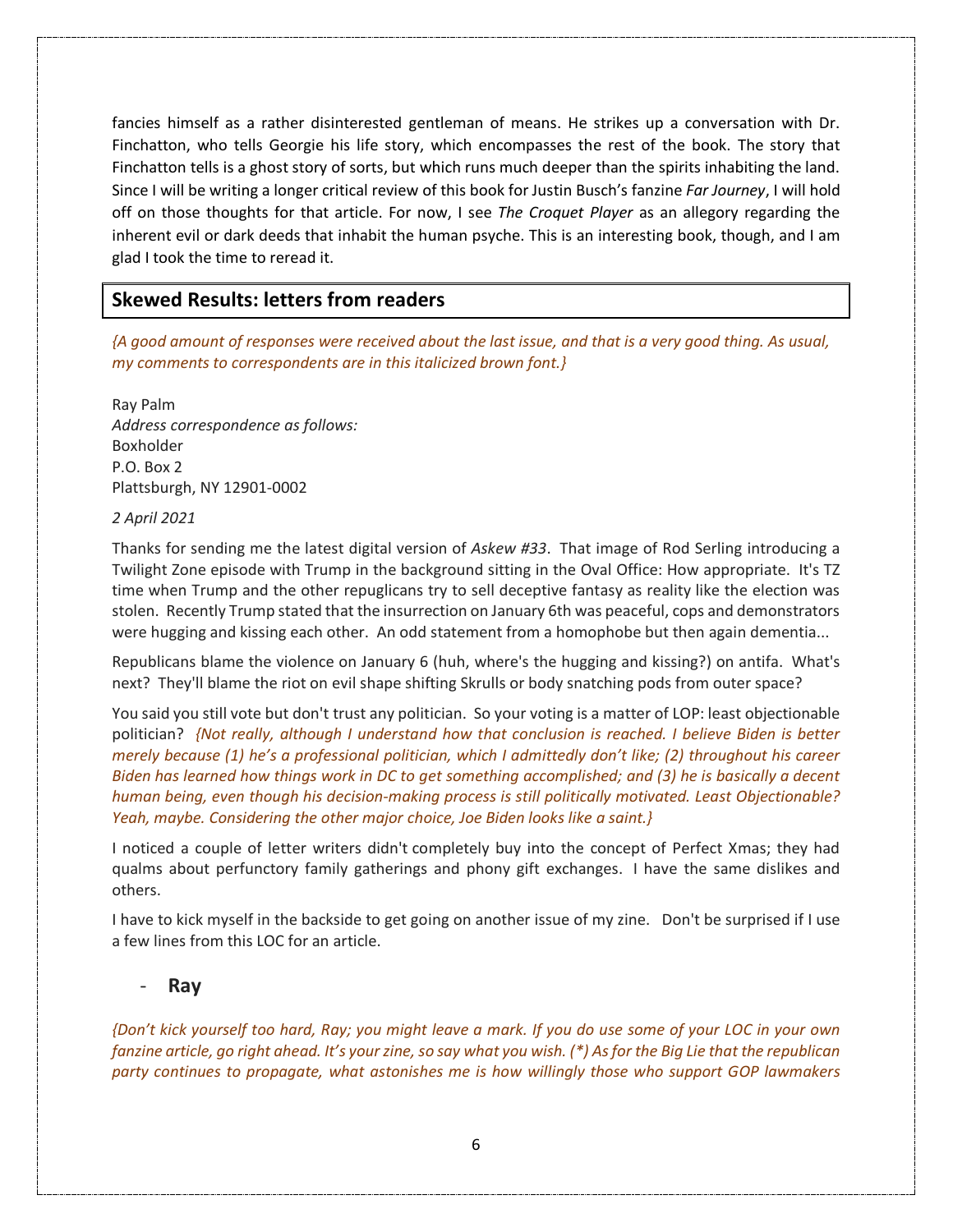*accept their massive loads of fecal matter. This is what galls me the most: the deliberate, self-inflicted ignorance by so-called intelligent people.* 

Lloyd Penney 1706-24 Eva Rd. Etobicoke, ON CANADA M9C 2B2

30 March 2021

Finally, a bit of time to sit in front of this much-used computer (at least right now), and do some writing. I have here the recent *Askew 33*, and it is time…

No worries about the schedule of the zine, although the publisher might come down on you for it… Fortunately for you, you're both, so you're safe.

I wish Trump could be a bad memory, easily forgotten, but he has no intention of going away. He's kept the legal system busy with contesting the election results at every turn. Of course, everything that happened is someone else's fault, not his, and he will rise up when sympathetic media will let him, and vent about all those who did him wrong. His latest targets are Dr. Anthony Fauci, and Dr. Deborah Birx. Fauci has risen to become Biden's lead health advisor and looks like Birx may lose her career and reputation over how she "advised" Trump. (Did I see a story the other day that a bill in Arizona will allow the state government to overturn the presidential electoral results on a whim? Did I also read a story about David Koch's multi-million-dollar attempt to subvert democracy, and stop the Biden recovery bills? When did we all switch to the dystopian timeline?) *{You probably did read about Koch's plans, Lloyd. As for living in a dystopian timeline, I think we've been stuck in it for at least twenty years already.}*

Trusting Biden should be much easier than trusting Trump…Biden's good works and orders have been a shining example of how this president stuff is done, especially compared to the advantage the whole Trump family took of government money. Still, while Biden and Harris appear to be doing their jobs wonderfully well, they still need close scrutiny from those who voted for them. They need more than scrutiny; they need protection from Republican factions that would do them and their good deeds harm. Every successful politician is at least well off, and they will never see, or even suspect, the average voter's struggles. Same here in Canada…they need the regular reminder that they are public servants.

When I see Republican state officials demand revenge for the past elections and suggest death or dismemberment for Democrat supporters (this happened yesterday in Michigan), these people need to be arrested and charged with threatening, at least. (For the record, I do like Justin Trudeau as Prime Minister, and I believe he is doing a great job, but he is under scrutiny from much of the Canadian electorate, including me, and the opposition Conservatives can only raise petty complaints against him. I suspect that a snap election may be coming soon, and I expect Trudeau will easily win re-election.) *{Trudeau seems like a decent sort, but all politicians need to be held accountable for their words and deeds. That is how it should be in a real democracy.}*

Yvonne loves Edwin Abbott's *Flatland*, and has it in several editions. I like the story because of the games it plays with mathematics and dimensions. And math was one of my best subjects in high school.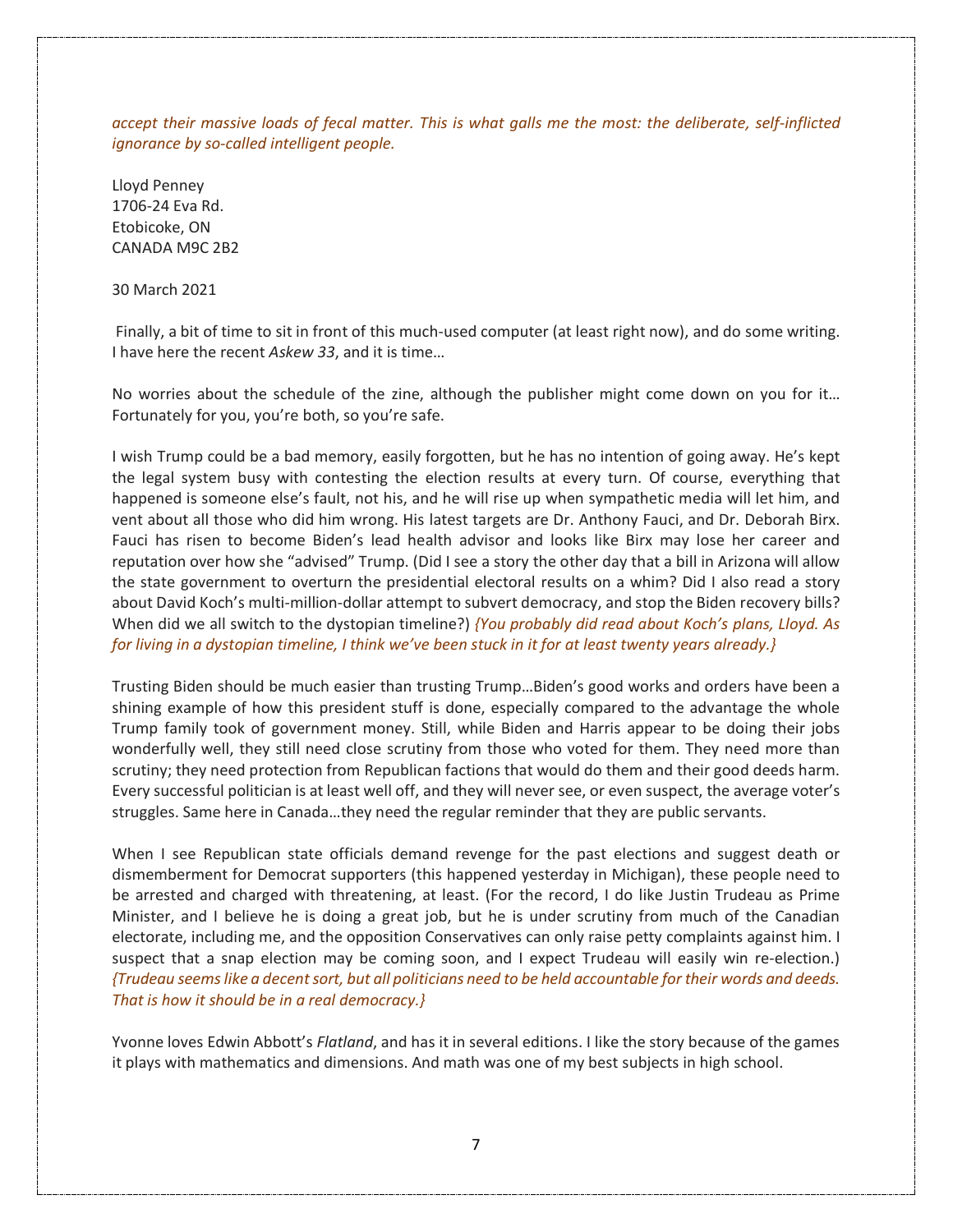The locol…the structure of our government here means that while there is a federal minister of health, much of the responsibility of administering response to the pandemic falls to the provincial governments. A major report that came out this morning cited provincial pandemic response mismanagement, and especially cited the governments of the provinces of Alberta, Saskatchewan, Manitoba and Ontario. The premiers and governments of these provinces all happen to be connected with our right-wing federal party, the Conservative Party of Canada. Most of us here are wondering…coincidence? We think not. At least federally, the buffoons are in opposition, and it looks like their chances of forming another federal government are slim to none, and we're definitely pleased with that.

My loc… I find Zoom is an ersatz way of gathering, and to be honest, there are times I have felt a part of a captive audience. We keep a Post-It note over our camera, even when it isn't plugged in. We do Zoom gatherings with a number of historical societies in our area, and there are more Fanac.org Zoom events coming up, too. *{Good idea to cover up the camera. I have had my camera lens covered since the end of spring semester, unless I'm in a fan Zoom meeting or attending a convention via Zoom. It has been a good way to stay in contact with friends.}*

Orange Monster pardoned a lot of despicable characters, but in the long run, didn't cause too much chaos in his last days, except to say that he really did win, and the election was stolen, all evidence to the contrary. As you have probably read elsewhere, Yvonne and I tested positive for COVID-19 the end of January, and we self-isolated for two weeks and a bit. We felt like we had a bad flu, and our appetite was shot, and took a long time to return. After all of that, we each lost ten pounds, and Yvonne's sense of smell and taste was not lost, but enhanced, and it is still like that. Sounds strange, but we actually got some benefit out of this coronavirus. Wonder if there's one that will give you superpowers? I have had my Astra-Zeneca COVID vaccine, and my next one should be in late June. We have gotten Yvonne into several waitlists, and we hope she can catch an A-Z shot soon. *{Well, it's almost late June now, so I trust you and Yvonne are all set to get those shots.}*

AmazingCon II did not happen as advertised, but right now, publisher Steve Davidson is in the midst of home renovation, and an eventual move to Florida, I think. What did you think of the FAAn Awards ceremony? Hey, at least I showed up well in the final count. I left the Zoom event not long after the discussions turned to the upcoming Corflus, especially the one in Vancouver. You'll meet a lot of Vancouver fans who do some writing, but not necessarily for all the fanzines you and I get.

Some people online were wondering about the efforts to block the massive US \$1T+ relief bill now out there, and someone made the observation that America's favorite game, Monopoly, has a relief benefit built into it. Every time you pass GO, you get \$200…not the best relief benefit, but it was pretty good when it was invented. *{Good analogy, Lloyd.}* 

Justin Busch mistakes my desire to see justice done to Trump and his syndicate as charming. Your casual dismissal of action against Trump is equally charming, or rather casually dismissive, or even forgiving. *{Hardly. I want Trump to rot in jail.}* The Orange Monster has an ocean of blood and [over 600,000] deaths on his hands, and a prison cell is his just reward. I still think he openly toyed with the idea of dictatorship, saying he wanted multiple terms.

John Hertz's letter…I grew up with insulated houses. Southern and Central Ontario can have bad winters, but not as bad as they were, and that's global warming in action. Years ago, my father built an insulated house on Vancouver Island, and built it beyond provincial standards at the time. It sold quickly.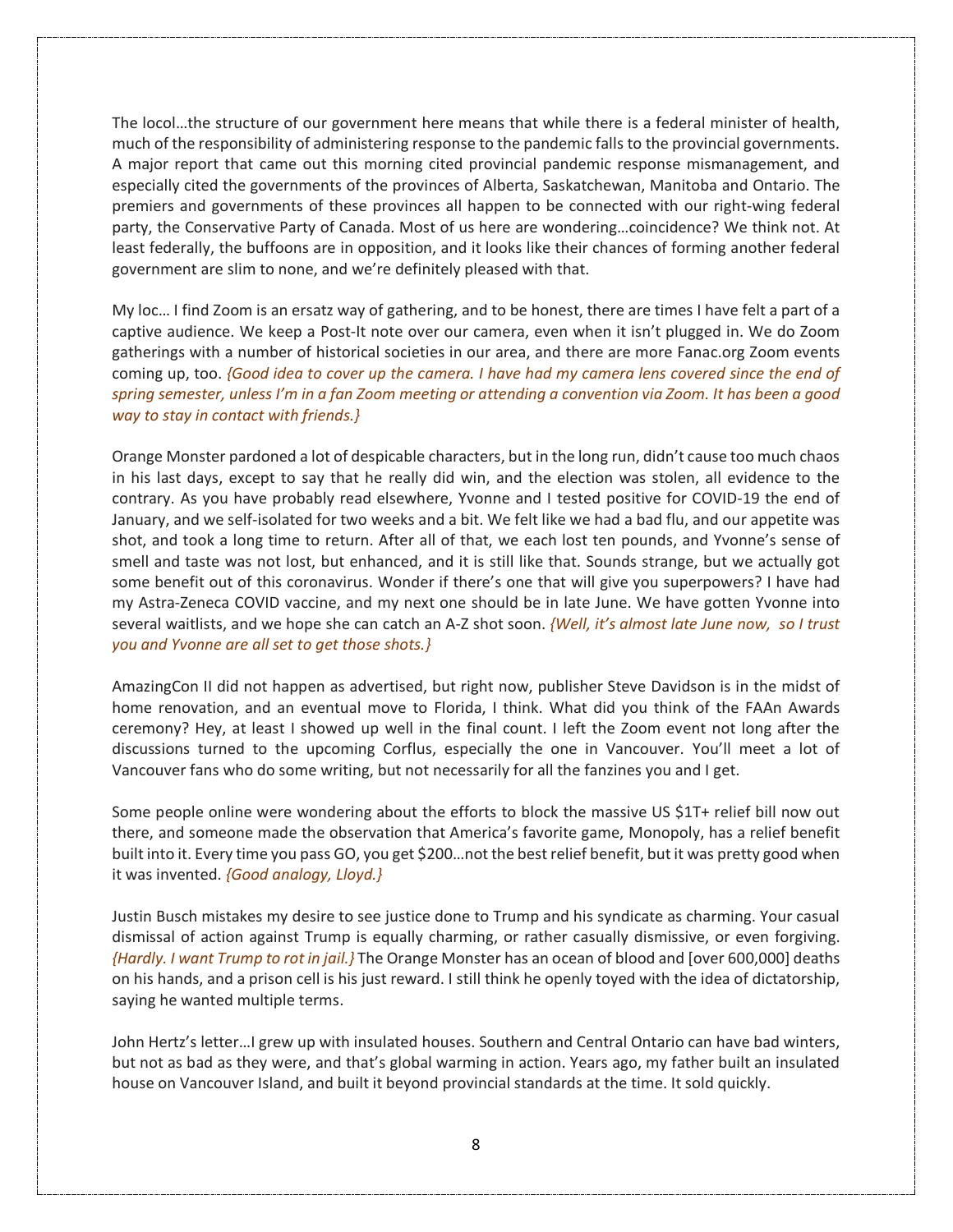The DisCon III controversy saddens me and strengthens our resolve to not go a Worldcon ever again. Too much politics, and there are happier places to be. It looks like DisCon III will be virtual like CoNZealand was, so there is the chance for more facts to be discovered, and perhaps Toni can guest at an actual Worldcon.

Look what I did...I filled two pages! This issue must have been jammed with comment hooks. Many thanks for it, and see you the next time you're inclined to create another zine.

## - **Lloyd**

*{ I guess the 33rd issue was filled with comment-laden material. Works for me, and as always, it is good to get letters from you and other readers. (\*) Worldcons have become very problematic this century. We would love to attend Chicon 8 (2022) and two of the upcoming likely bid winners, Memphis, Tennessee (2023), and Glasgow, Scotland (2024). After that, we may have to call it quits on attending Worldcons.}*

Taras Wolansky P.O. Box 698 Kerhonkson, NY 12446-0698

twolansky@yahoo.com

*16 April 2021*

Thanks for *Askew #33*. It was most illuminating.

I've always considered *The Lord of Death and the Queen of Life* one of SF's most vivid and memorable titles. I have never read the book, though: I figured I would be disillusioned. And Homer Eon Flint is a terrific name for an SF writer, calling back over literal "eons" to the origins of Man and the first epics. The bard who chanted of the monstrous beings to be encountered beyond the edge of the known world has a pretty strong claim to be the world's first SF writer. *{The Odyssey qualifies, and I consider Gilgamesh as another likely candidate for an early example of science fiction. Fantasy, definitely.}*

On the subject of using Zoom to replace in-person classes and meetings, *New Scientist* had something just a few days ago about why most people find working through a screen more tiring. *{Personal experience agrees with this assessment.}*

"Biden is an old-school Democrat; a centrist who believes that concession and negotiation is still possible in Washington DC these days." That  $-$  entirely plausible  $-$  take did not survive long into the Biden Presidency. *{That* **is** *how Biden currently feels, but it needs to change in a damn hurry.}*

As additional details gradually trickle out, it's interesting to see how the January 6 Capitol Hill riot looks like now. It's also a great example of how the media manipulate the news. "Eventually leaving five people dead": Well, two of those were middle-aged Trump supporters who, perhaps imitating Trump's terrible diet but without his iron constitution, died of heart attacks, running around in all the excitement. OK, that leaves *three* people. For several months it was alleged that a female Trump supporter had been trampled in the crowd. Just a few days ago the story was amended to say that she died of a drug overdose.

*Two* people:

A woman USAF veteran was shot to death by a Capitol policeman. Who killed her? The Biden administration isn't saying. Why was she killed? Five foot two, weighing 110 pounds, and unarmed, she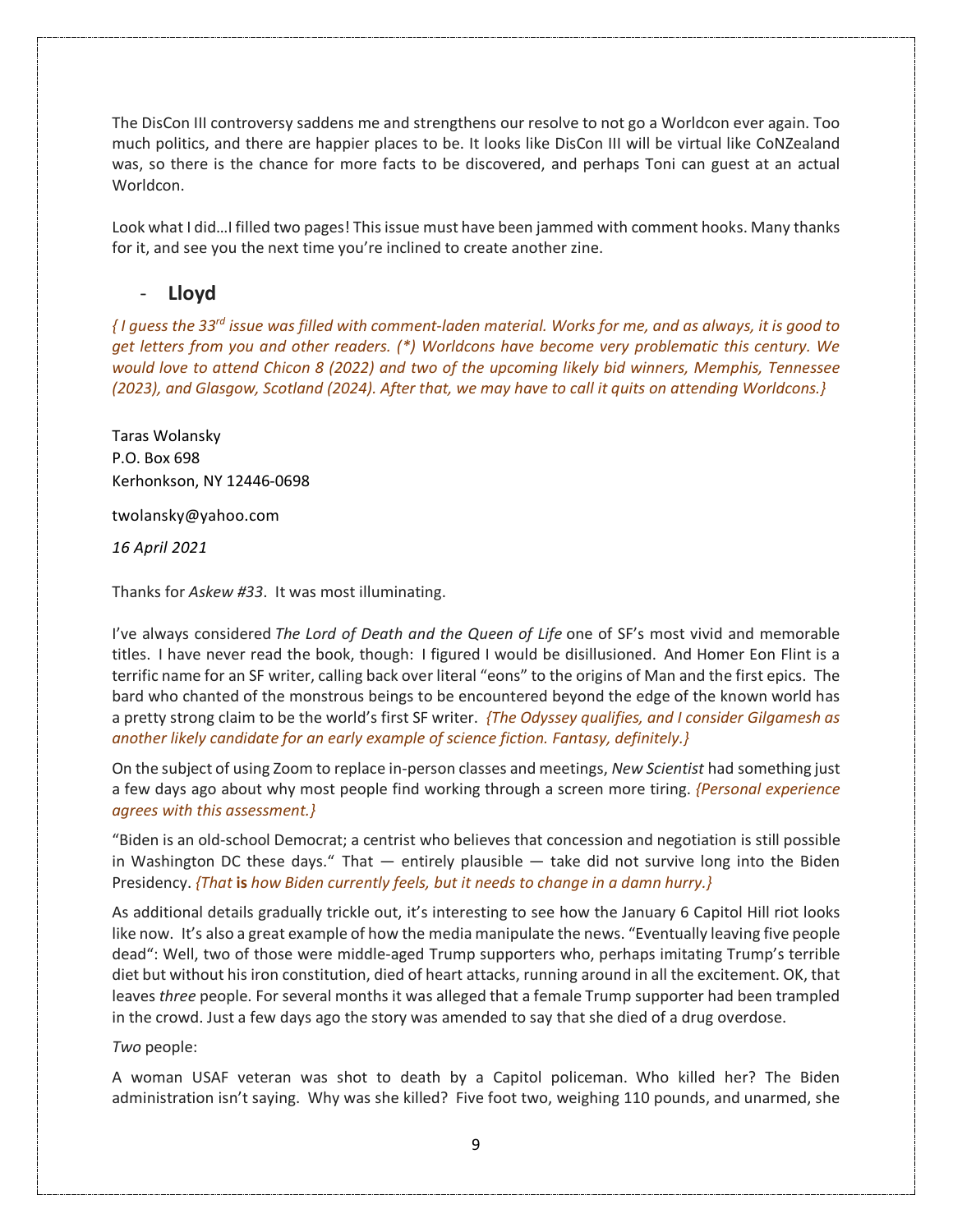hardly sounds like a threat. Was the policeman who killed her in a panic? Was he aiming at somebody else? Was he shooting wildly into the crowd? Was he intending to shoot over their heads and missed horribly? The Biden administration isn't saying. The media aren't interested in knowing. Or they already know but decided it's better that we don't.

### OK, *one* person:

In hundreds of lurid stories, we were told that a Capitol policeman had been brutally beaten to death by Trump supporters wielding a fire extinguisher. The story was started by the once-credible *New York Times*; many other outlets picked it up, saying they had "independently confirmed" it.

Apparently that merely meant they had spoken to the same liar who had deceived the *Times*. As Pulitzer Prize-winning investigative reporter Glenn Greenwald has pointed out, given that the hundreds of BLM/Antifa riots had killed dozens, the media were desperate that Trump supporters be guilty of at least *one* killing, and continued to push this hoax as long as they could.

According to his family, the officer, like most white male policemen an ardent Trump supporter, had died of natural causes. (Ironically, a Capitol policeman was for real murdered by a radical activist three months later, but the killer was a Black Muslim; so the media were as eager to sweep this real killing under the rug, as they had been to trumpet the fake killing.)

Never mind, they were "armed insurrectionists" anyway. Except, strangely, they had all left their firearms at home.

Never mind, they were carrying wrist ties to take Congressmen hostage. Except the indictments reveal they had merely picked up the ties inside the Capitol to prevent their use by the police.

Insurrection? I would call it a Children's Crusade or Ghost Dance, people without hope retreating into fantasy. Astute observers of the political scene understand that where Antifa and BLM demonstrators are permitted to get away with murder (or everything short of), the establishment believes patriotic demonstrators need to be crushed.

## - **Taras**

*{I have to agree with your observations about media coverage of the January 6th insurrection; there is definitely a bias to any news service. This is especially true "as additional details trickle out," seemingly every other day. I do, however, disagree with your concluding comment. The two major parties involved – the Democrats and Republicans – have different reactions. The Republican party largely believes these "patriotic demonstrators" need to be honored and protected, while the extreme left wingers in the Democratic party want to punish those involved in the January 6th protest rally that did indeed turn into an uncontrolled riot, no matter how the conservative media and politicians want to portray it. The way I*  feel about all this is that it does not matter which political affiliation is involved: if people are hurt and *public/private property is deliberately destroyed and defaced, then those individuals who committed these acts must suffer the legal consequences. It is that simple. The Capitol Building in Washington, DC was attacked, and this cannot be denied. As a protected government building that is largely considered off limits to the general public – tours and such are strictly limited: check the government website for the Capitol Building – then it doesn't matter who broke the windows, doors, etc.: whoever committed the crimes must be dealt with legally.}*

*{Enough of that for now. Shifting gears, here is an interesting question I want to answer:}*

===================================================================================== "Just another love song playing on the radio…"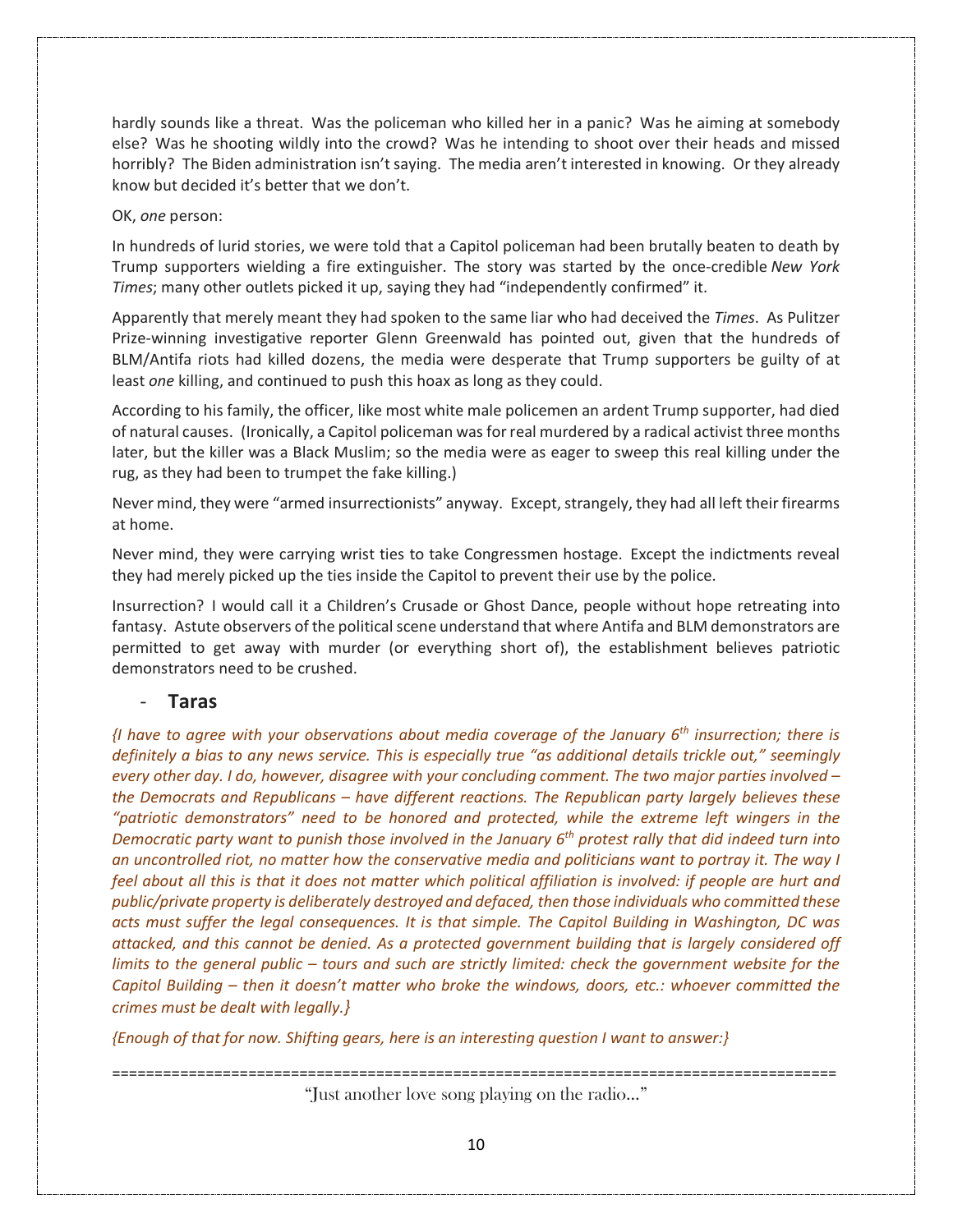Fred Lerner 81 Worcester Avenue White River Junction, VT 05001

*27 March 2021*

I wonder if your dissatisfaction with Kipling's "With the Night Mail" might arise partly from reading the wrong version of the story. In John Brunner's collection, *Kipling's Science Fiction* (Tor, 1992), and in several other places only the text of the story is presented. But when it was originally published in *McClure's Magazine* (1905) as "With the Night Mail: A Story of A.D. 2000" the text was embellished with "extracts from the magazine in which it appeared". These were included when the story was collected in *Actions and Reactions* (1909) and in many subsequent Kipling collections.

These "extracts" include weather and aerial traffic notices, correspondence from aeronauts, advertisements, and the like. When I interviewed John Campbell in 1962, he told me that this seemingly extraneous material was a pioneering instance of the science fictional technique of providing depth to the imagined world of a story – a technique refined by Heinlein and his contemporaries, who slipped such material unobtrusively into the tale itself. (That interview is available on the fanac.org YouTube channel.)

I've recently been reading *His Dark Materials* and related works by Philip Pullman. In *Lyra's Oxford* (Yearling, 2017), the central novelette is supplemented (some might say padded out) with the image of a postcard from Lyra, shipping schedules, "lantern slides", and a foldout map. (I do not know how much, if any, of this material appeared in the 2003 Knopf first edition.) I can't help wondering if this wasn't inspired by "With the Night Mail".

### - **Fred**

*{Fred, the version I read had all the extracts you note. Interesting that your John W. Campbell interview supports the inclusion of all this material was an early example of world-building that became prevalent, if not necessary, in effective science fiction. I will definitely have to watch that interview. My dissatisfaction with "With the Night Mail" is the writing style, not all the extra supporting information. It simply read flat and uninteresting. Then again, I am not keen on Kipling's fiction, but I do understand his importance and influence. Your comments about his father's writings in the May 2021 issue of Lofgeornost was illuminating. Which reminds me to write a letter of comment to you about that very topic.}*

Leigh Edmonds 119/29 Stawell Street South Ballarat East Victoria, 3350 Australia

#### *18 March 2021*

Thanks for *Askew 33*, the kind of thing that you can read through while your rather wilful cat, young Tristan, is having a cuddle which he demanded so vociferously that I could ignore him no longer. I understand your emotions about Duckie, we were similarly devastated when Lily-Belle and Jo-Jo died within a month of each other after 17 years. After a couple of months, we could stand the peace and quiet no longer and bought a couple more Devon Rex cats who now torment us day and night - and we love it. Like our previous cats, if we are not settled down in front of the television by a reasonable time in the evening we have to have a damn good excuse, and even then there is much stamping of little paws, sour looks and yelling, so in the end we go and watch something just so that the human pillows are in their expected positions.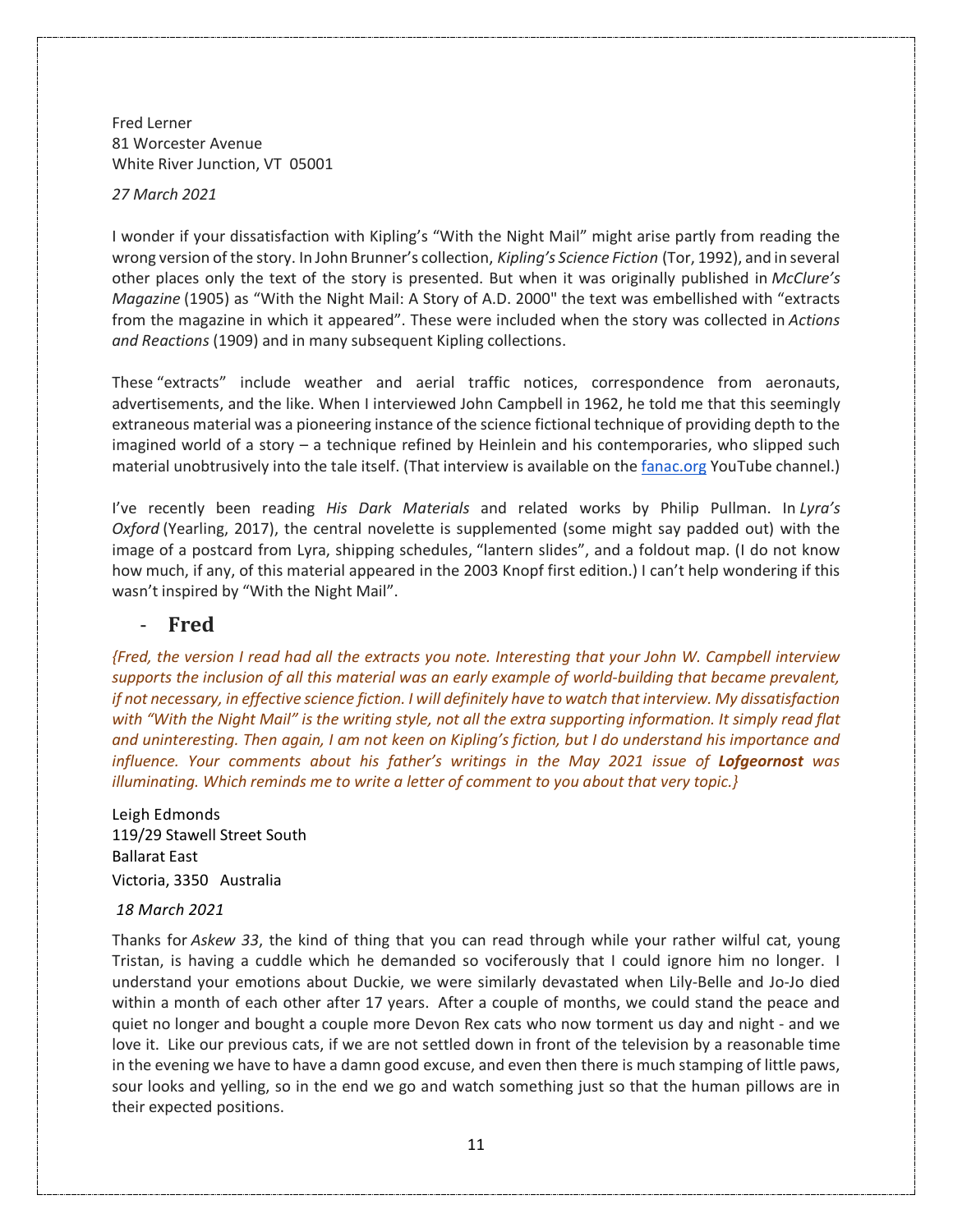I'm not keen on Zoom and the programs like it, mainly for the reason you give - it's not the same as being there. I quite like it for a quick hour long talk on something from the other side of the world that I would otherwise not take in, but as for socializing, well, it's severely lacking in that department. (And what is the point of 'going' to a convention at which the only bar is your own, the prices are not exorbitant and you have to clean up afterwards.) I see here that the FAAn awards are going to be Zoomed (is that an appropriate word) on 28 March at a time which is not given in Australian Eastern Standard Time so I will have to do some complicated mental arithmetic or find some software to do it for me. I suspect that I will not be watching at the time since there is an aviation cultures conference on at the same time and I'm a participant so I have obligations and cannot enjoy the fun live. I hope, however, that it will be recorded and put somewhere like You Tube so I can relax into it later on at a time that works for me. You may not have noticed it as much as we have here on the other side of the globe, but people in different places in the fansphere are awake when I'm normally asleep so doing something like taking in some of the Corflu you ran last year in real-time does test our endurance by either getting us up early in the morning or keeping us up late at night. And these days I'm neither an early morning or a late night person, you catch me at my best between about 2.15 and 2.30 most afternoons on Australian eastern coast time.

It's a pity that right wing fanaticism and the reaction to it, including 'cancel culture' have intruded into science fiction and fandom, but I guess it was ever thus. Recent research on Fanac.org reminded me of the Walter Breen affair which was cooling down just when I first encountered fandom. Illegal dealings with minors is a serious matter but what I found interesting and disturbing was the way in which people seemed to take sides so easily and how it soured friendships so easily too. I fear that the same thing is happening these days and the latest storm over Discon III seems to be doing it. Not that I know anything more about it than what I've read in a couple of fanzines so I couldn't really say what's right one way or the other. I could say that because Nic Farey and John Purcell think Discon II did the wrong thing that must be the truth of it, but perhaps there is another side that I know nothing about. So, instead, I remain sitting on the fence. Not that that has any effect on what the rest of fandom thinks.

Tristan got tired of his cuddle and went off to his box for a snooze, allowing me to tap out this letter of comment. His box sits on my scanner because that was the only place that there was room for it in my room at our old place. While it is inconvenient at our new place, and I have room to put it somewhere else here, Tristan's box has to be properly located on the scanner before Tristan will take his afternoon nap in it. Is there such a thing as passive tormenting?

There, an entire letter of comment, albeit a short one, without mentioning Trump or Covid. Is there a prize?

# **- Leigh**

*{It is so much fun getting long, interesting letters from readers, and I am impressed by your not mentioning Trump or Covid. Your prize is a lifetime free subscription to both Askew and Askance. (\*) IMHO, the Discon III committee has made a series of blunders regarding this year's Worldcon, and it has come to the point where there is nothing much I can add to that discussion. I have met Toni Weiskopf, and do like and respect her, but face it: Worldcons cannot please everybody all the time, so we simply have to let things ride for now and wish the best for everyone who is going to Discon III.}* 

"She didn't like it when I grabbed her that time."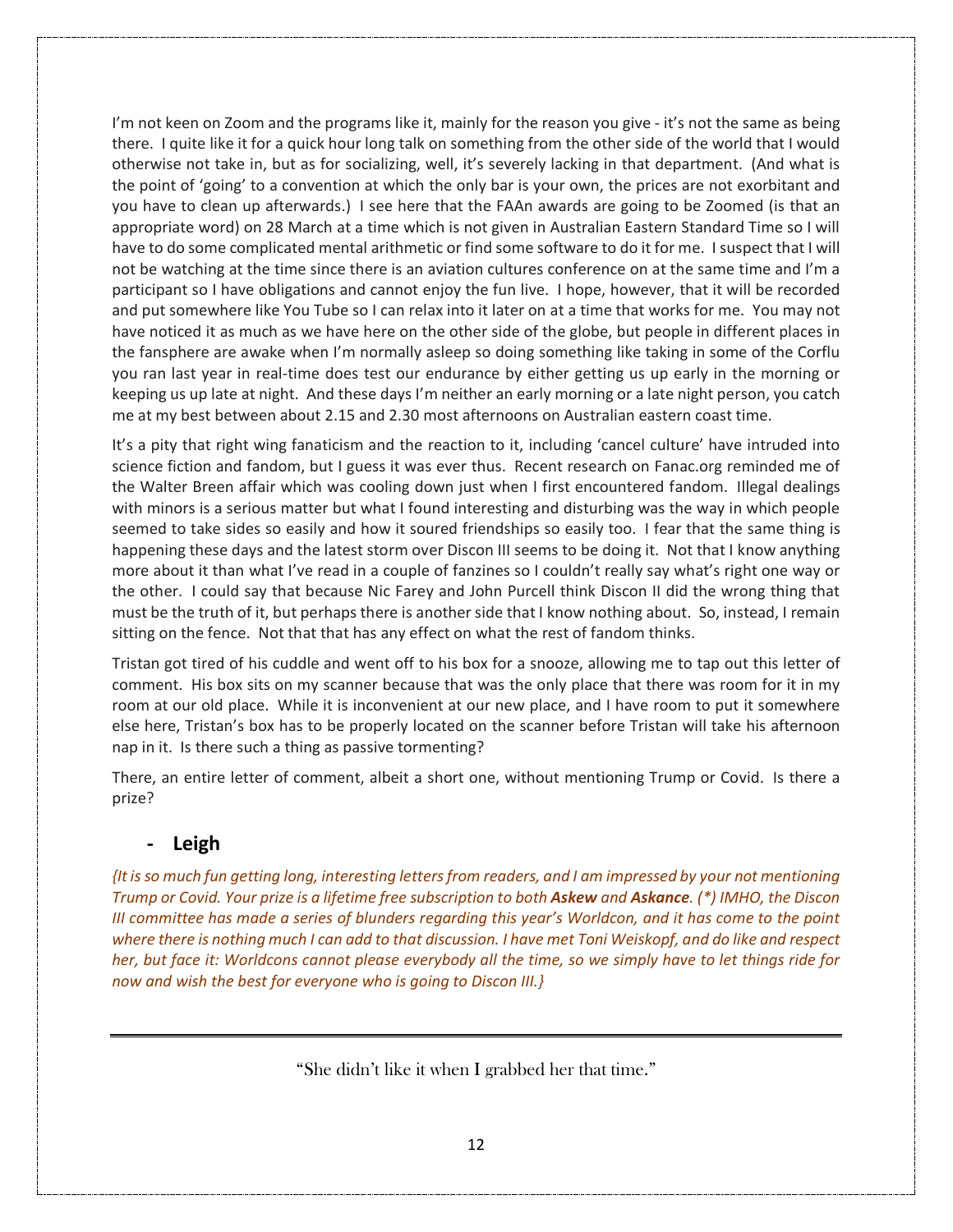Rich Dengrove 2651 Arlington Drive, #302 Alexandria, VA 22306

*26 March 2021*

A letter of comments for *Askew 33*.

First, a comment on "Madness in the Capitol." I think the Dems tried Trump for all the wrong reasons. I doubt the speech he made to the crowd in Washington, DC had anything to do with the riot. He knew in advance who wanted to invade the Capitol because the FBI told him. He invited them during his speech, which, by no coincidence, was the same day as the Senate was counting the electoral votes. His reasoning was simple: he was angry because he didn't get to be President again.

Now from Trump reality to Trump fantasy. I see it in an illos and its subtitle, both on the lower right. @ Rod Serling making Trump the villain of one of his scripts. That was a brainstorm.

Back to reality – politics. "Why I Don't Trust Politicians." I worked for the Agriculture Department in the DC area for 35 years. Did I know what was really going on in Washington? Unlike a lot of people living in Washington, I will be honest and say No. However, I get the impression, for big money and/or big power, politicians join or organize coalitions. There they find supporters and/or money. Can you trust Congressmen if they do that? Maybe not. However, you can always join another coalition.

I would like to go on a tangent about my theory. The Democratic and Republican Party are coalitions. Also, there are other coalitions as well. Some have some very strange bed fellows. None stranger than for the Farm Bill. Farm State politicians vote for it because it provides subsidies for farmers; and big city Liberals vote for it because it provides money for school lunch, SNAP (the new name for Food Stamps), and other feeding programs. Mysteriously, often for poor people. The Farm Bill coalition is so powerful that, in 2008, it overrode a Presidential veto – and had votes to spare.

One last point about your political rant. I beg your pardon: I'm a millionaire. With inflation and living in Washington, DC, it doesn't go as far as being one used to. To be a fat cat, I think it takes hundreds of millions of dollars these days. *{My apologies, but for politicians, money equals power and influence.}*

Next I will comment on "Nook Reads." I'm someone who got the Kindle too, I'm afraid. However, I know Project Gutenberg has some great stuff. I remember one novel in which Earth is attacked by space traveling elephant men. Probably written in the '30s. Ned Brooks showed it to me. It attracted me at the time. However, right now, I can't find it.

Finally, I get to the letters of comment. The first one is Paul Skelton's. I have two comments for you and Paul. First, Paul was waiting for the Covid-19 vaccine; and you and Valerie were waiting for the second. I had both several weeks ago. By now, I bet you and Paul have too. The second comment concerns Big Brother watching on Zoom. I wonder if Paul's wife was watching Zoom when someone or something caught her using that product. Using bathroom items like that doesn't click in my mind with a Zoom conference. Usually, people are trying to convince others they are listening.

Another letter is Lloyd Penney's. Despite all the evidence, Trump and his Trumpites still claim they have been robbed in the election. Or was evidence irrelevant? Did they have a different interpretation of 'being robbed'? Right now, Republicans are busy trying to cut down on Black and Hispanic voting by any means possible.

Another letter still comes from Steve Jeffrey. He talks about Xmas. I don't do much for Xmas either. I and Heidi give ourselves presents year round. Of course, I am contemplating giving my grand nieces and nephew homemade greeting cards as they get older. I don't pretend mine are like the pros; but if I can give those toddlers something funny, I label it a success. I have already given myoldest grand niece two.

Another letter again comes from John Hertz. He says he likes Chicago's architecture better than Los Angeles'. It's better constructed amd sturdier. I gather Los Angeles architecture isn't built to withstand storms. That's why people have various restaurants that reminded one of other objects: like the 'hat' that used to house some of the Brown Derby restaurants.